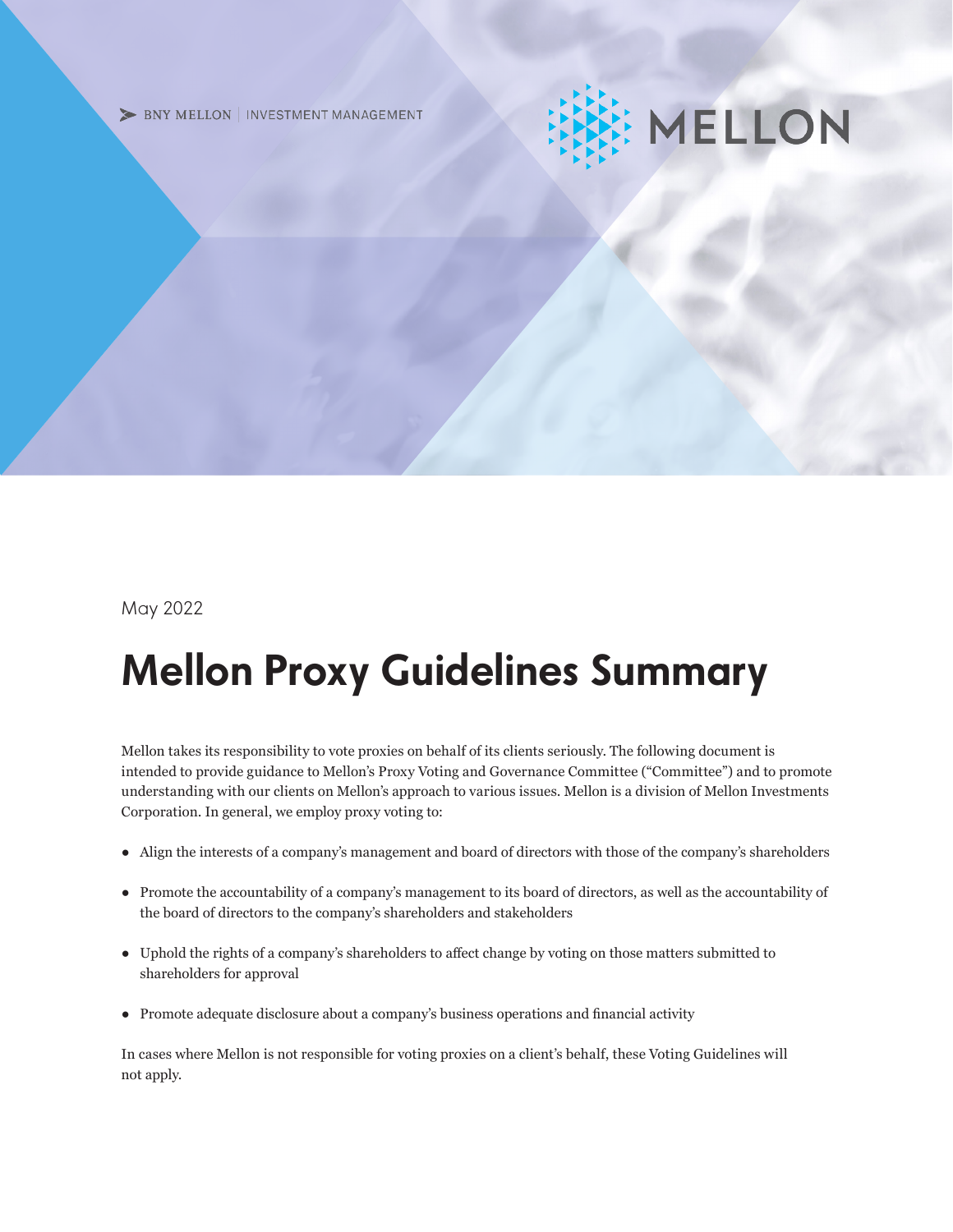

#### **Guidance**

The following categories of proposals and resolutions are representative of those typically put forward. The list is not intended to encompass every possible proposal nor are the summaries intended to address every possible outcome. Rather, these summaries are published by the Committee to provide public company issuers and investors with a broad view of how the Committee approaches certain topics and proposals in the context of voting proxies for Mellon's clients. Specifically, Mellon is not limited to the guidance contained in these summaries and will evaluate not only the proposal or resolution but also the specific context in which it is put forward.

- 1. Board of Directors, Structure, and Governance
- 5. Compensation and Benefits

- 2. Corporate Structure and Governance
- 6. Shareholder Rights
- 3. Capital Structure, Mergers, Sales and Transactions
- 4. Anti-Takeover Measures

7. Environmental and Social Issues

#### 1. Board of Directors, Structure, and Governance

#### A. Election of Directors

In general, the Committee supports board members' independence from management.

#### (i) Incumbent / Nominee Directors

The Committee generally votes **FOR** incumbent and nominee directors. However, the Committee generally votes to **WITHHOLD** support in cases when individual directors (or the board, as applicable): (1) adopt, amend or renew a poison pill without shareholder approval or commitment to obtain shareholder approval within 12 months (applied to incumbent directors up for re-election at annual or special meetings which follows such action); (2) attend less than 75% of meetings for two consecutive years; (3) serve on more than five boards; (4) are CEOs of a public company and serve on more than three boards; or (5) fail to respond to approved shareholder proposals. In addition, the Committee generally votes to **WITHHOLD** support when an incumbent or nominee director is also an executive officer (other than the CEO) of the company (e.g., CFO, COO, CAO); however, the Committee will generally consider the proposal on a **CASE-BY-CASE** basis in situations when such incumbent or nominee director also owns 1% or more of the company's outstanding stock.

#### (ii) Audit Committee

Generally, the Committee votes **FOR** independent incumbent members of an audit committee. However, the Committee will generally consider the proposal on a **CASE-BY-CASE** basis in situations where: (1) audit fees are either undisclosed or insufficiently disclosed such that the amount paid to the auditor for non-audit services cannot be determined; (2) a material weakness is disclosed and not remediated in a timely manner; or (3) non-audit fees exceed the sum of audit, audit-related, and tax compliance/preparation fees.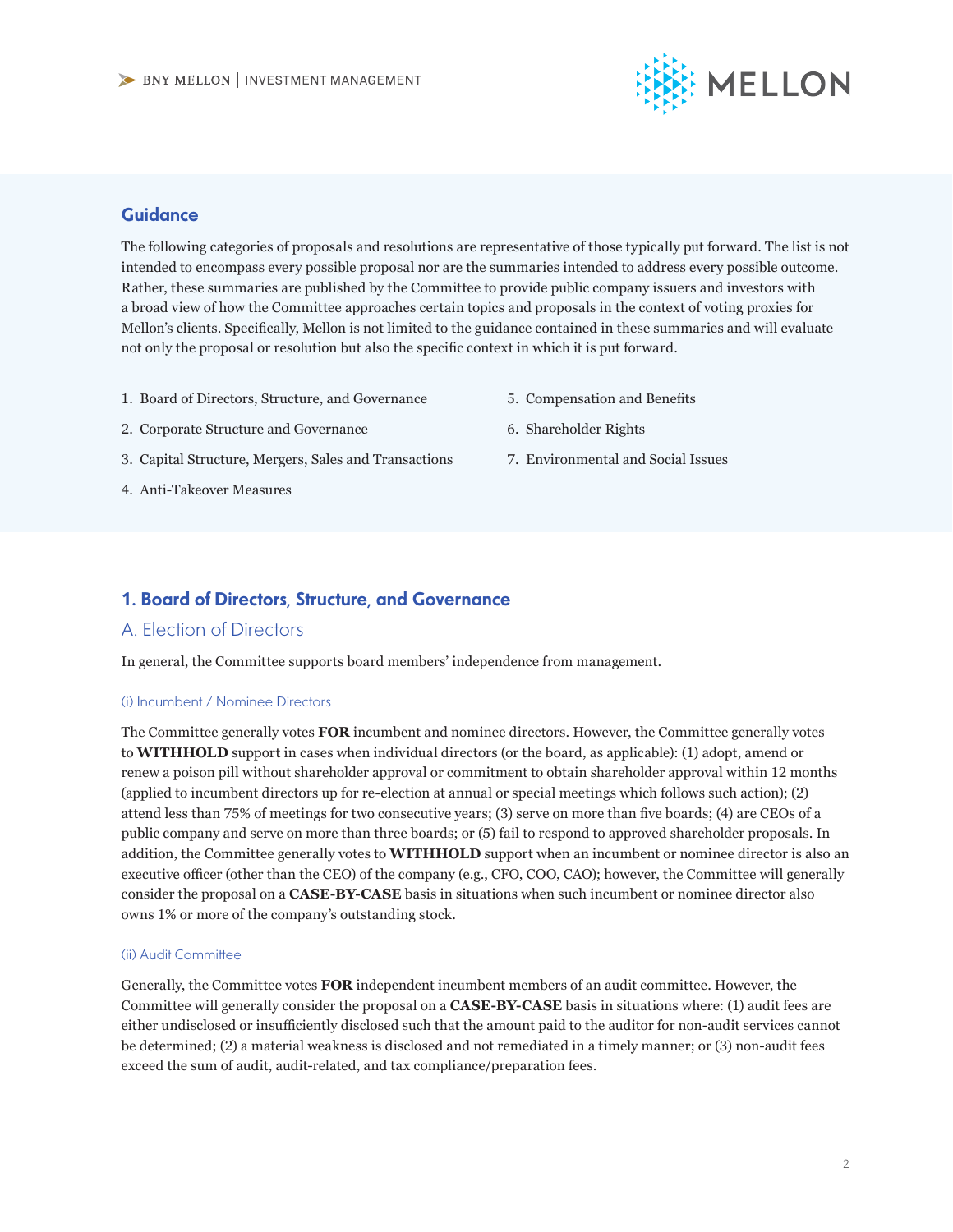

#### (iii) Management Nominees

The Committee generally votes **FOR** management nominees for board or committee membership. In exceptional cases, such as severe governance concerns or when a Proxy Advisor recommends to withhold, the Committee will generally consider the proposal on a **CASE-BY-CASE** basis. If a nominee received less than majority support at the prior election and the board has not addressed the cause of that low support, the Committee will generally **WITHHOLD** its support.

#### B. Board Structure and Governance

#### (i) Classified Board

The Committee believes shareholders should annually vote for all members on a company's board of directors. The Committee generally votes **FOR** requests to declassify the board but will evaluate on a **CASE-BY-CASE** basis and will generally vote **AGAINST** proposals to adopt or continue a classified board structure.

#### (ii) Board Independence

The Committee votes **FOR** management proposals for the election of independent directors that meet listing standards and generally favors an independent chairperson. Conversely, the Committee votes **AGAINST** shareholder proposals that are more or less restrictive than listing standards with respect to director "independence."

#### (iii) Board Size

The Committee votes **FOR** management requests to configure the size of the board of directors with appropriate rationale, absent evidence of entrenchment or a disadvantage to shareholders. However, the Committee votes **AGAINST** proposals that remove the shareholders' right to vote on board configuration matters, or that would give the board sole discretion to set the number of members.

#### (iv) Separate Chairman and CEO

Generally, the Committee votes **FOR** management proposals that propose to separate the positions of Chairman and CEO.

#### (v) Board Diversity

The Committee believes diversity of thought on boards is an important contributor and enhances the ability of a board to monitor a company's management and business planning. We look for diversity including gender, and where discernible, experience, race, tenure and other relevant considerations. We generally vote **AGAINST** the Nominating Chairperson if there is less than one woman on the board.

#### (vi) Board Tenure

Board members who have been in place for a long period of time may become too close to the company, or the company's management and business, to effectively provide oversight. We believe a board should be refreshed in a planned manner to fill missing areas of competence and to provide new viewpoints and guidance on segments of industry, business, and society. This is not to say a long-standing board member may not be an important part of the board, but that there generally should be turnover over time to refresh the board membership. Our guidelines utilize a board tenure average in guiding votes against the nominating committee/governance committee chair.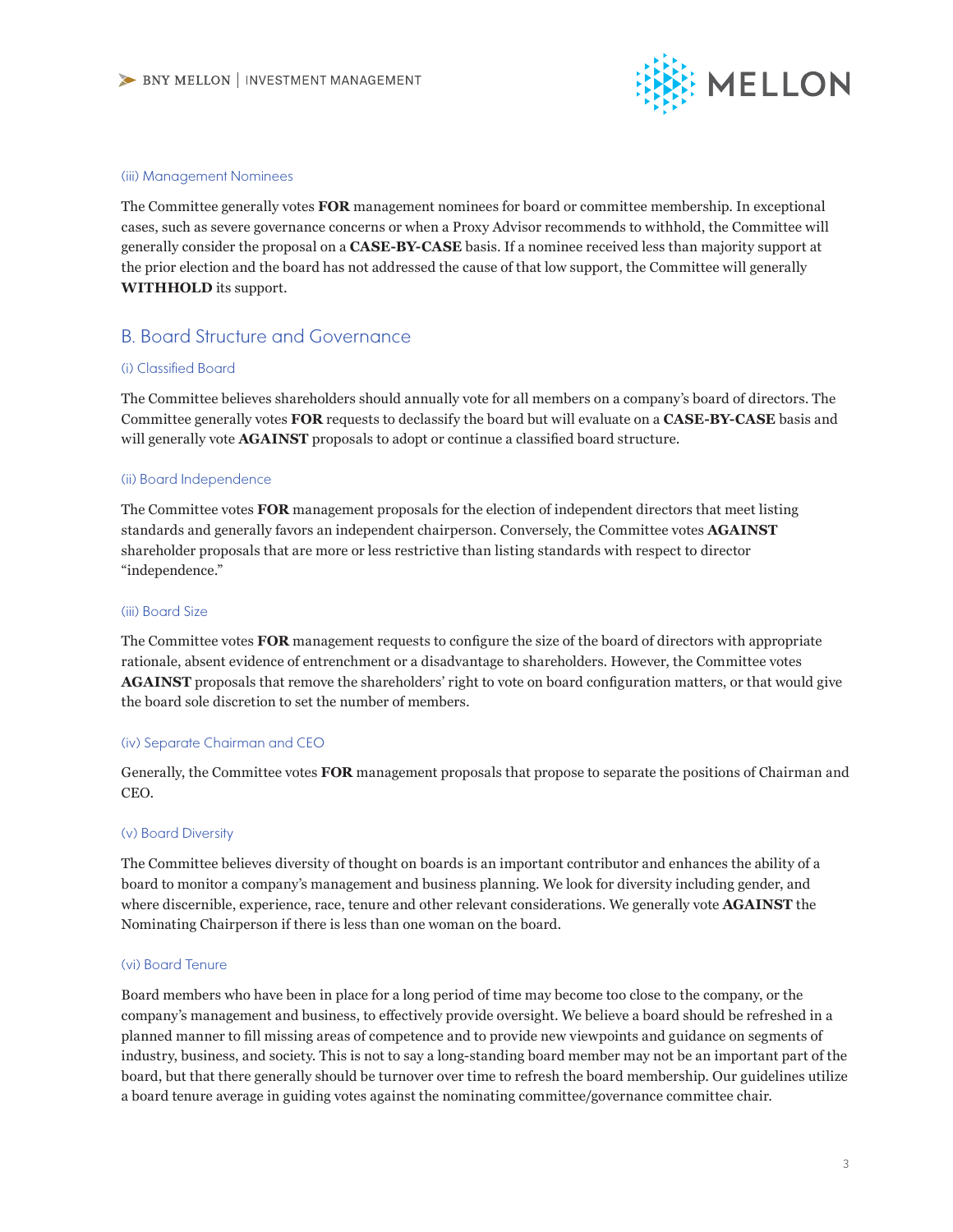

#### 2. Corporate Structure and Governance

#### A. Vote Majority and Removal

Generally, the Committee supports the practice of one share, one vote. As such, we vote **FOR** proposals to elect director nominees by the affirmative vote of the majority of votes cast at the annual or special meeting. The same practice is applied to proposals mandating the removal of a director upon a simple majority vote, such that the Committee votes **AGAINST** management proposals that require a supermajority vote for removal.

#### B. Cumulative Voting

The Committee generally votes **AGAINST** proposals to continue or to adopt cumulative voting.

#### C. Amend Bylaw, Charter or Certificate

Generally, the Committee votes **FOR** management proposals when the focus is administrative in nature or compliance driven and there is no evidence of negative impact to shareholder rights. If evidence suggests that proposals would result in a reduction of shareholder rights or lead to entrenchment, the Committee votes **AGAINST**  such proposals.

#### D. Indemnity Liability Protection

Generally, the Committee votes **FOR** proposals to limit directors' liability or expand indemnification on behalf of their service to the company. However, the Committee votes **AGAINST** proposals that support indemnification for director actions conducted in bad faith, gross negligence, or reckless disregard of duties.

#### E. Adjourn Meeting

In cases where the Committee is supportive of the underlying transaction or proposal and the purpose of the adjournment is to obtain additional votes, the Committee will vote **FOR** the adjournment.

#### F. Accounting and Audit

Generally, the Committee votes **FOR** the ratification of the board's selection of an auditor for the company. The Committee will vote **AGAINST** the ratification of the auditors if there are concerns of negligence due to issuance of an inaccurate audit opinion. The Committee typically votes **AGAINST** shareholder proposals for auditor rotation arrangements that are more restrictive than regulatory requirements.

#### 3. Capital Structure, Mergers, Sales and Transactions

#### A. Mergers

The Committee is likely to consider on a **CASE-BY-CASE** basis those proposals to merge, reincorporate, or to affect some other type of corporate reorganization. In making these decisions, the Committee's primary concern is the long-term economic interests of shareholders, and it will consider Member Firm opinions, the fairness opinion, and the Proxy Advisors' vote recommendations when determining a vote decision on these or similar proposals.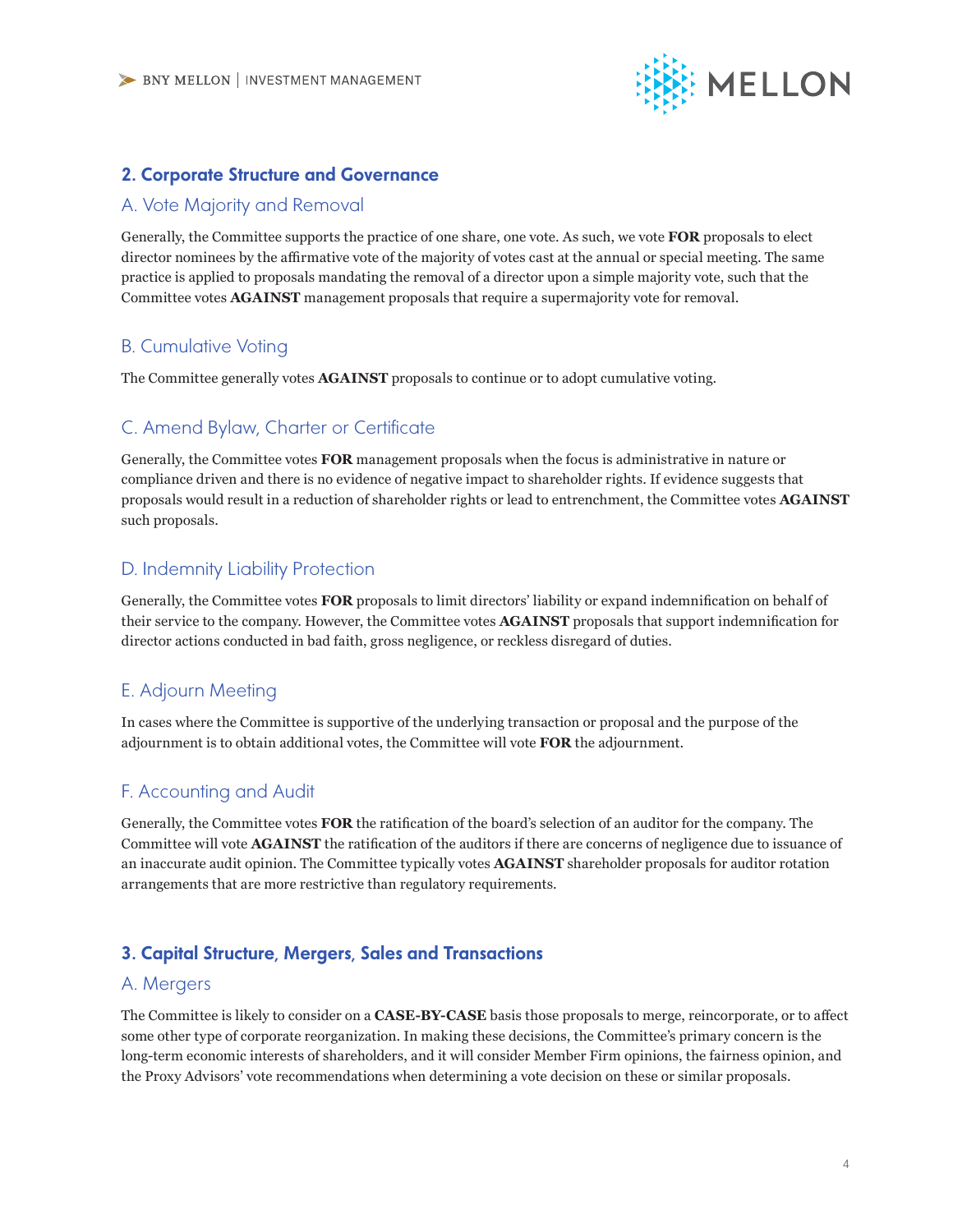

#### B. Capital Structure

In assessing asset sales, reorganizations, bankruptcy or other capital structure changes, the Committee looks to the economic and strategic rationale behind the transaction and supports those proposals that reasonably can be expected to uphold or enhance the shareholders' long-term economic interest.

(i) The Committee generally votes **FOR** stock split proposals if the purpose is to: (1) increase liquidity; and/or (2) adjust for a significant increase in stock price.

(ii) The Committee generally votes **FOR** reverse stock split proposals if the purpose is to avoid stock exchange de-listing. The Committee also generally votes **FOR** proposals to decrease the number of common stock shares outstanding following reverse stock splits and proposals to eliminate unissued blank check preferred stock or a class of common stock with voting rights greater than the class held in client accounts.

## C. Authorized Stock Increases

Generally, the Committee votes **FOR** proposals for the authorization to issue additional shares of common or preferred stock if it determines that the increase is: (1) not excessive relative to the industry's average rate or otherwise harmful to the long-term economic interests of shareholders; or (2) necessary to avoid bankruptcy or to comply with regulatory requirements or other legally binding matters. The Committee will generally vote **AGAINST** such proposals that would exceed the industry's average rate and/or the business purpose is not articulated sufficiently.

#### D. Preferred Stock Authorization

Where the voting power of the new issuance is specified as equal to or less than existing common stock shares, and the Proxy Advisors and the fairness opinion agree, the Committee generally votes **FOR** proposals to issue preferred stock. When the voting power of the new issuance is either unspecified or exceeds that of the existing shares of common stock, the Committee generally votes **AGAINST** proposals to issue preferred stock.

#### 4. Anti-Takeover Measures

Generally, the Committee opposes proposals that seem designed to insulate management unnecessarily from the wishes of a majority of the shareholders and that would lead to a determination of a company's future by a minority of its shareholders. However, the Committee generally supports proposals that seem to have as their primary purpose providing management with temporary or short-term insulation from outside influences so as to enable management to bargain effectively with potential suitors and otherwise achieve identified long-term goals to the extent such proposals are discrete and not bundled with other proposals.

## A. Shareholder Rights Plan or "Poison Pill"

Generally, the Committee votes **FOR** proposals to rescind a "poison pill" or proposals that require shareholder approval to implement a "pill." Further, a **WITHHOLD** support vote on the election of directors will follow the adoption or renewal of a poison pill without shareholder approval.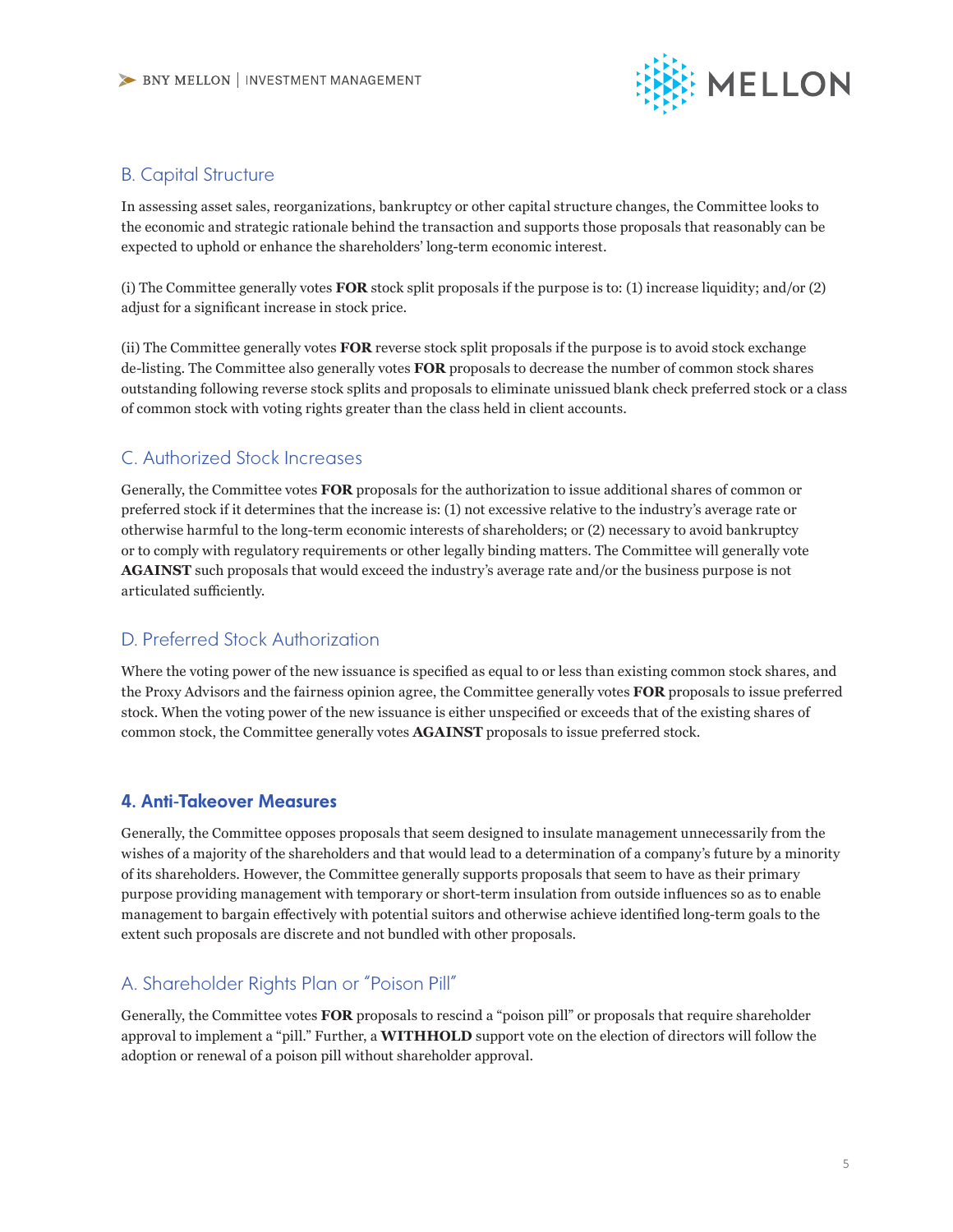

#### B. Non-net Operating Loss Shareholder Rights Plan (NNOL)

Generally, the Committee votes **FOR** non-net operating loss shareholder rights plans if all the following are in place: (1) a plan trigger that is 20% or greater; (2) a term not exceeding three years; (3) the plan terminates if not ratified by shareholder majority; (4) there are no "dead hand" or "modified dead hand" provisions; and (5) the plan has a qualified offer clause. The Committee generally reviews these NNOL plans on a **CASE-BY-CASE** basis outside of these prescribed requirements.

#### C. Dual Class Voting structures

Generally, the Committee votes **AGAINST** dual class voting structures but will evaluate the merits on a **CASE-BY-CASE** basis for companies that have recently become public.

#### 5. Compensation and Benefits

#### A. Compensation Committee Members

Generally, the Committee votes **FOR** incumbent members of the compensation committee. However, the Committee will generally consider the proposal on a **CASE-BY-CASE** basis in situations where: (1) there are excise tax grossups, excise tax indemnification or "make whole" provisions in recent change-in-control or severance agreements; (2) the company's stock performance is poor relative to peers and its compensation arrangements or pay practices are deemed excessive relative to peers; or (3) there appears to be an imbalance in a company's long term incentive compensation plans between the performance-based and time-based awards for the executive officers.

#### B. Equity Compensation

The Committee employs a shareholder value transfer model to measure the value transfer from shareholders to employees and directors when considering equity compensation proposals.

The Committee generally votes **FOR** proposals relating to equity compensation plans that: (1) pass our shareholder value transfer model and prohibit share re-pricing without shareholder approval; (2) pass our shareholder value transfer model, are silent on share re-pricing and the company has no history of re-pricing; (3) use section 162(m) rules for plan administration by independent directors; or (4) require an issuance of stock or options as equal payment in lieu of cash to directors.

The Committee generally votes **AGAINST** compensation plans that: (1) fail our shareholder value transfer model and allow for option exchange or re-pricing without shareholder approval; (2) pass our shareholder value transfer model but permit accelerated vesting without consummation of a change-in-control transaction; or (3) serve as a vehicle to perpetuate a disconnect between pay and performance or favors executive officers whose pay is already significantly higher than peers.

The Committee reviews on a **CASE-BY-CASE** basis those proposals that:

(i) pass our shareholder value transfer model and either (1) the plan is "silent" on re-pricing and the company has a history of the practice; or (2) a Proxy Advisor recommends an "against" vote; or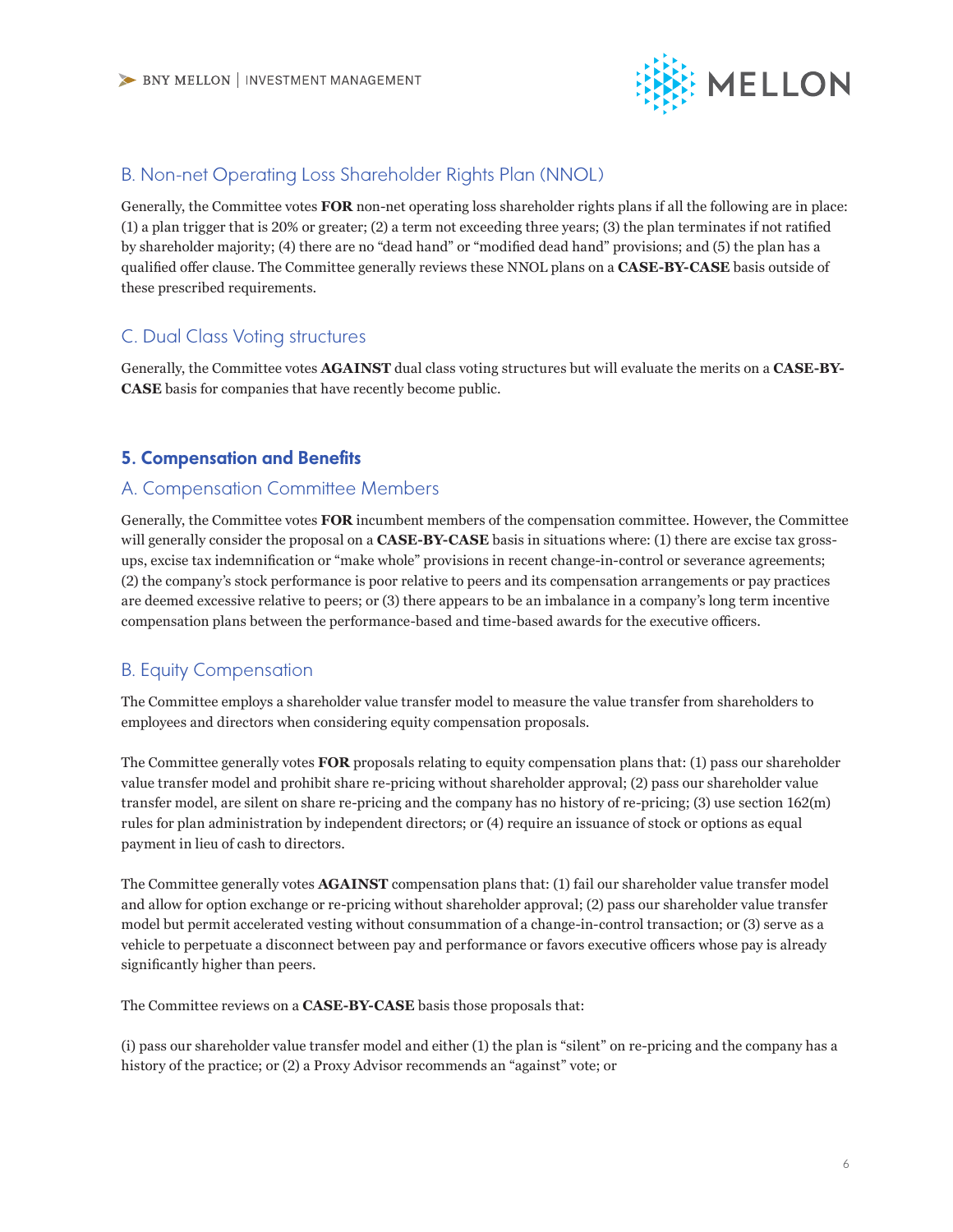

(ii) fail our shareholder value transfer model but the plan (1) is required to complete a transaction supported by the Committee; or (2) includes details regarding extenuating business circumstances.

### C. Say on Pay

If the ballot seeks an advisory vote on the frequency of say-on-pay proposals, the Committee generally votes **FOR** proposals that call for say-on-pay on an **ANNUAL** basis.

The Committee will generally vote **FOR** management proposals on say-on-pay. However, the Committee will generally consider the proposal on a **CASE-BY-CASE** basis in situations where: (1) there are excise tax gross-ups, excise tax indemnification or "make whole" provisions in recent change-in-control or severance agreements; (2) the company's stock performance is poor relative to peers and its compensation arrangements or pay practices are deemed excessive relative to peers; (3) the company fails to address compensation issues identified in prior meetings when adequate opportunity to address has passed; or (4) there appears to be an imbalance in a company's long-term incentive compensation plans between the performance-based and time-based awards for the executive officers.

## D. Option Re-pricing or Exchange

Generally, the Committee believes that stock compensation aligns managements' and shareholders' interests based on fair-market value grants.

In cases where management is proposing to address a compensation misalignment, the Committee generally votes **FOR** such proposals that: (1) seek exchanges that are value-for-value; (2) exclude executives, directors and consultants; (3) do not recycle exercised options; and/or (4) involve current options that are significantly under water and the new exercise price is reasonable. The Committee generally votes **FOR** proposals that require stock option exchange and re-pricing programs to be put to shareholder vote.

In cases of proposals where the exchange and/or re-pricing requests do not meet these criteria, the Committee generally votes **AGAINST** the management proposal.

#### E. Golden Parachute Plans

In reviewing management compensation agreements, the Committee generally votes **FOR** those that: (1) involve payments that do not exceed three times the executive's total compensation (salary plus bonus); (2) have a double trigger; and (3) do not provide for a tax gross-up in the contract. Conversely, the Committee generally votes A**GAINST** compensation agreements that do not adhere to these requirements. As a facet of a capital structure change, the Committee will consider these compensation agreements on a **CASE-BY-CASE** basis.

In reviewing shareholder proposals, we generally support those that require the company to submit compensation agreements to a vote.

## F. Clawbacks

When determining the effectiveness of a company's clawback/recoupment policy, the Committee will consider: (1) the amount of information the company provides in its proxy statement on the circumstances under which the company recoups incentive or equity compensation; (2) whether the company's policy extends to named executive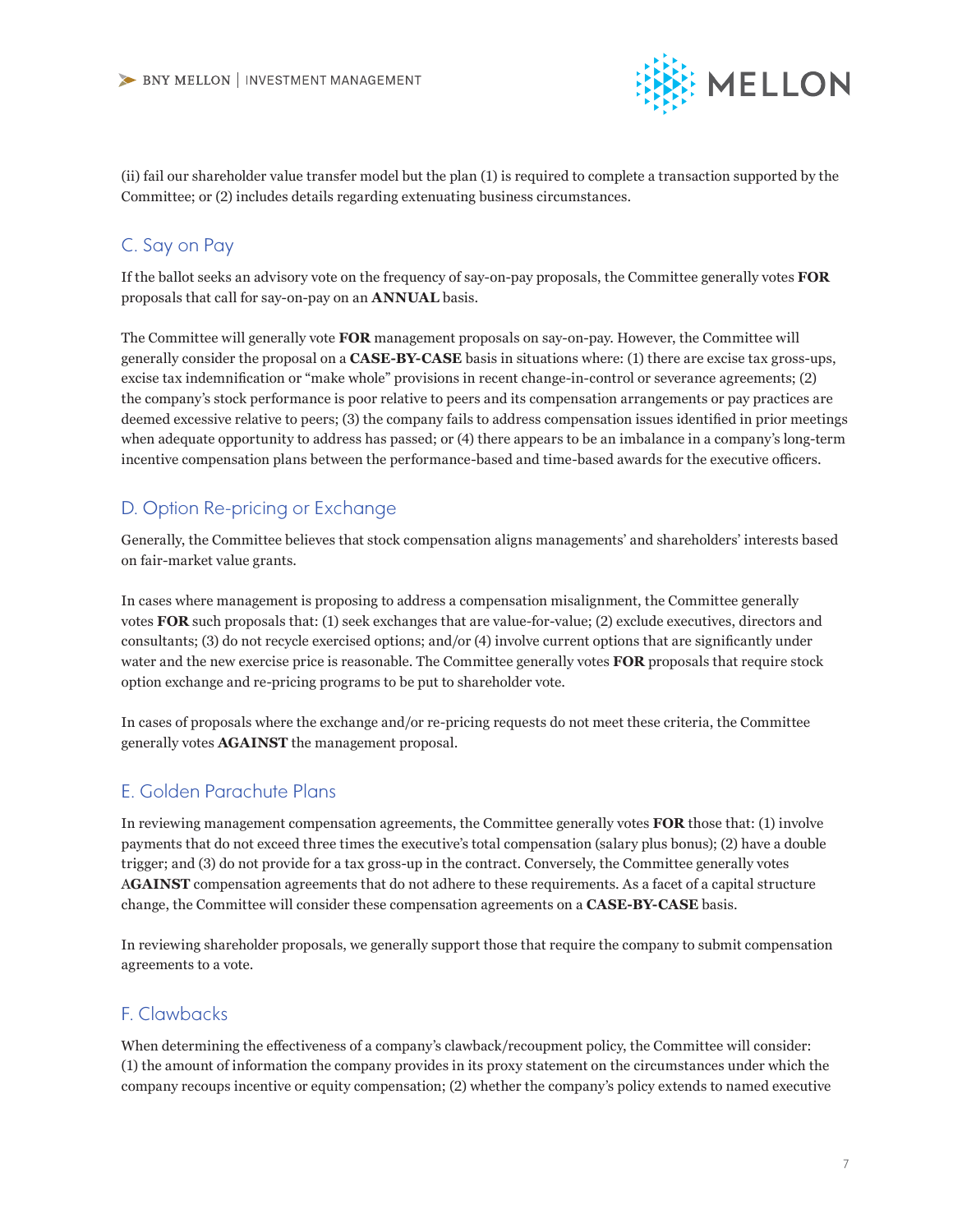

officers and other senior executive officers (and not simply the CEO and CFO); (3) if the policy requires recoupment of incentive and equity compensation received and subsequently determined to have been "unearned" during the prior three-year period; and (4) if the policy considers performance-based compensation to be "unearned" if the corresponding performance target(s) is(are) later determined to have not been achieved for any reason (rather than first requiring evidence of "misconduct" or fraudulent activity and/or a formal restatement of financial results).

## G. Other Compensation Requests

Generally, the Committee votes **FOR** stock purchase plans that allow a broad group of employees to purchase shares and limit the discount to 15% or less. Conversely, the Committee generally votes **AGAINST** proposals that are limited to senior executives and/or provides for a discount that is greater than 15%.

Generally, the Committee votes **FOR** proposals that seek management and director retention of stock awards for no more than one year and/or 25% of stock awarded. Conversely, the Committee generally votes **AGAINST** proposals that seek retention of stock awards for greater than one year and 75% of stock awarded.

## 6. Shareholder Rights

#### A. Special Meetings and Majority Vote

The Committee believes the rights to call a special meeting and to approve an action with a simple majority vote are powerful tools for shareholders. As such, we generally support proposals that uphold these rights. More specifically, with respect to calling a special meeting, the Committee generally votes **FOR** proposals that would allow shareholders to call a special meeting if a reasonably high proportion of shareholders (typically of at least 10% to 15%, depending on the company's market capitalization, but no more than 25%, of the company's outstanding stock) are required to agree before such a meeting is called.

For companies that currently permit shareholders of 25% or less of outstanding stock to call a special meeting (or no such right exists), the Committee may vote **AGAINST** proposals that would effectively lower (or initially establish) the minimum ownership threshold to less than 10% (for large cap companies) or 15% (for small cap companies). However, for companies that currently permit shareholders of greater than 25% of outstanding stock to call a special meeting (or no such right exists), the Committee is likely to consider on a **CASE-BY-CASE** basis those proposals that would effectively lower (or initially establish) the minimum ownership threshold to less than 10% (for large cap companies) or 15% (for small cap companies).

## B. Written Consent

The Committee will generally vote **FOR** proposals to permit shareholders to act by written consent if the company does not currently permit shareholders to call for a special meeting or to act by written consent. The Committee will generally vote **AGAINST** proposals on written consent if the company permits shareholders the right to call for a special meeting.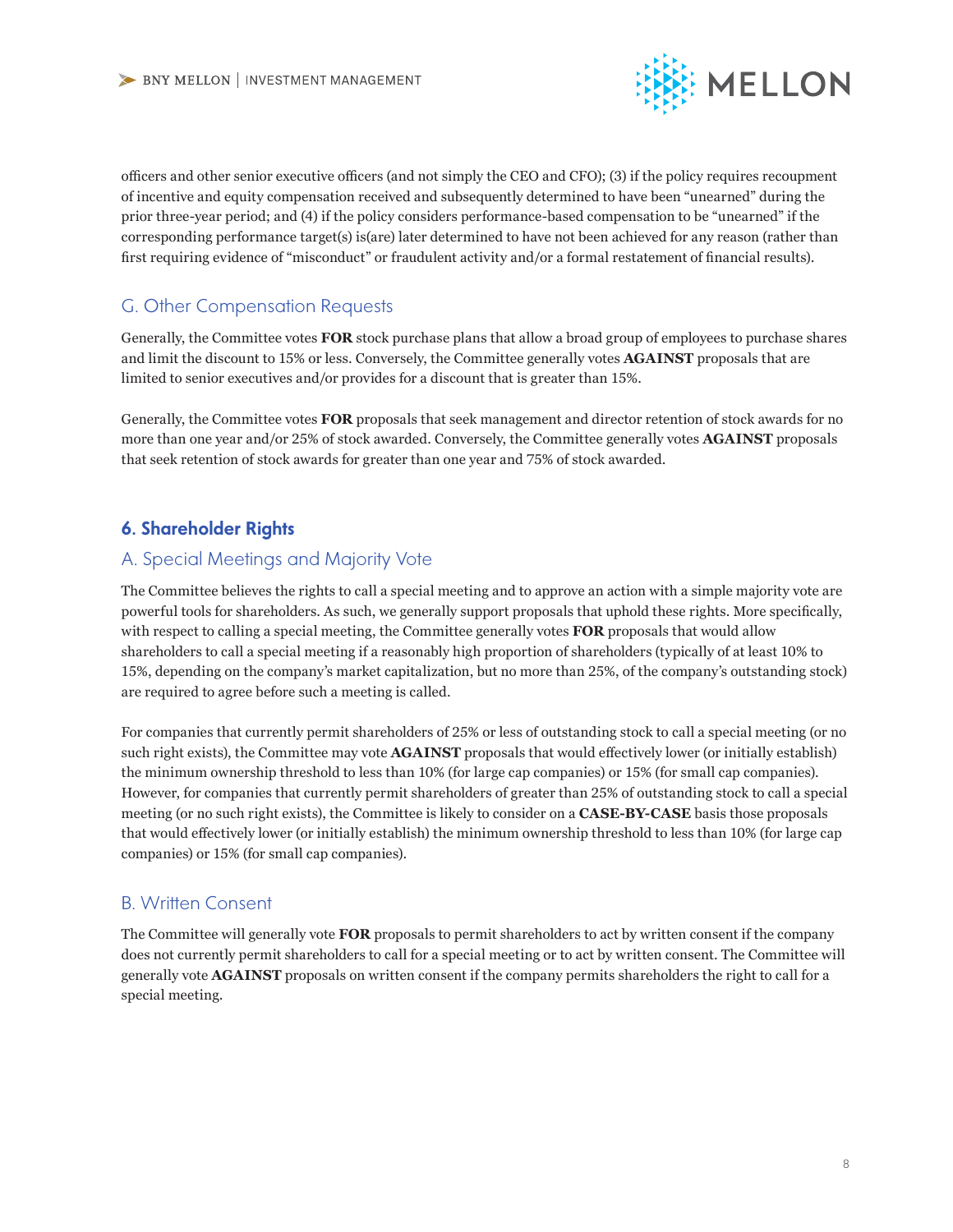

#### C. Proxy Access

The Committee will generally vote **FOR** proposals to permit shareholders representing 3% of a company's outstanding shares held for at least three years to nominate directors for up to 25% of the seats on the board. The Committee generally reviews on a **CASE-BY-CASE** basis all other proposals outside of these prescribed requirements.

## D. Proxy Contests

In the case of proxy contests, the Committee will endeavor to provide both parties an opportunity to present their case and arguments before determining a course of action.

The Committee's general policy is to consider: (1) the long-term economic impact of the decision; (2) the company's record and management's ability to achieve our reasonable expectations for shareholder return; (3) overall compensation for officers and directors and share price performance relative to industry peers; (4) whether the offer fully realizes the future prospects of the company in question with the likelihood of the challenger achieving their stated goals; and (5) the relevant experience of all board nominees.

#### 7. Environmental and Social Issues

The Committee reviews all shareholder resolutions related to Environmental and Social considerations on a **CASE-BY-CASE** basis. Generally, the Committee considers various factors in voting decisions, including: (1) the construction of the resolution (e.g. overly prescriptive or unreasonably vague); (2) the cost of implementing the proposal; (3) the timeframe imposed by the resolution; (4) the company's positioning on the issue relative to peers; and (5) the company's past behavior in the area under question.

The Committee generally votes **FOR** shareholder sponsored proposals when the proposal reasonably can be expected to enhance long-term shareholder value or when management fails to respond meaningfully to the proposal. The Committee generally votes **AGAINST** shareholder proposals when (1) it perceives the cost, timeframe or request are unreasonable; (2) the request is unlikely to achieve the underlying intent; (3) the company's performance on the issue is in line with generally accepted practices; and/or (4) the proposal is unlikely to enhance long-term shareholder value.

## A. Lobbying, Trade Association Expenditures, and Political Contributions

In cases where the Committee believes that the level of disclosure lags industry acceptable practices or the lack of disclosure or oversight has exposed or could expose the company to potential controversies, fines, or litigation, the Committee will generally vote **FOR** the resolution. In cases where regulatory capture, political influence and/ or transparency of payments are likely to be immaterial, and/or the company already reports an adequate level of material disclosure, and has demonstrated oversight, the Committee tends to vote **AGAINST** the resolution.

## B. Human Capital

We believe that human capital matters and that supporting a diverse work force, pay equity, and the health and safety of employees and customers enhances a company's ability to create long-term value. The Committee tends to vote **FOR** proposals that support disclosing policies and implementing procedures that will provide material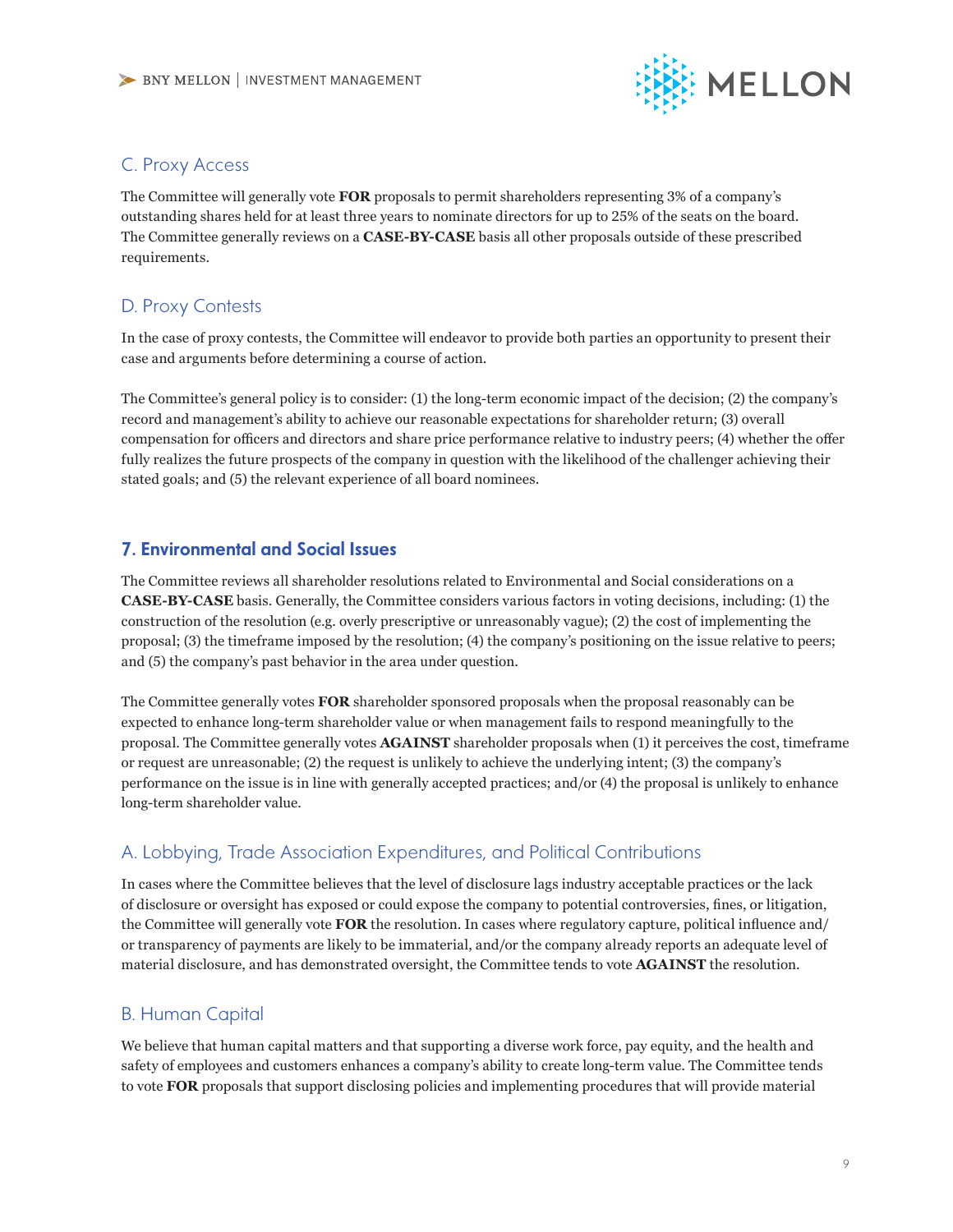

information to assess a firm's commitment to promoting and protecting human capital considerations or addressing areas of weakness that could impact a firm's operations. The Committee generally votes **AGAINST** proposals that would not provide additional material information to address the underlying intent.

### C. Compensation links to Environmental, Social and Sustainability Initiatives

In general, the Committee believes it is the role of the Boards and management to determine the metrics. In cases where the Committee believes that the level of participation and/or initiatives lag industry acceptable practices or the lack of commitment or oversight has exposed or could expose the company to potential controversies, fines, or litigation, the Committee will generally vote **FOR** the resolution. The Committee generally votes **AGAINST**  proposals that would not provide additional material benefit to address the underlying intent.

#### D. Environmental Disclosures

The Committee supports increased disclosure relating to GHG, water usage, waste considerations, governance around climate and waste related risks and opportunities, and encourages companies to reduce emissions and waste when these risks are material to society or business operations. In cases where the company lags its peers in the type of data and goals it publishes, and/or the company has suffered a GHG-related or waste related controversy within the past two years, the Committee will generally vote **FOR** the resolution. In cases where GHG emissions and waste profile are likely immaterial and/or the company reports adequately on the topics the Committee will vote **AGAINST** the resolution.

In cases where the impact of climate change on operations is likely material and the company does not address climate change meaningfully in its published reports, the company lags its peers in the type of reporting and/or goal setting it publishes, or the company does not demonstrate an adequate understanding of the strategic impacts of climate change on operations, the Committee generally votes **FOR** the resolution. The Committee will vote **AGAINST** the resolution in cases where climate change is likely immaterial or the company currently reports adequately on its climate change initiatives.

#### E. Climate Change Action

In general, the Committee will vote **FOR** resolutions that request measurable reduction goals with specified time horizons that link sustainability efforts into broader business goals that are reasonable to implement and material to enhancing long-term shareholder value. The Committee tends to vote **AGAINST** resolutions where the perceived cost, timeframe or request is unreasonable or the company's performance is in line with generally accepted practices.

These Voting Guidelines provide summaries of how the Committee views various proposals and provide insight as to how the Committee is likely to vote as a result of applying the Voting Guidelines.

Mellon's clients may receive a copy of the Voting Guidelines, as well as Mellon's Proxy Voting Policy and any related procedures, upon request. Clients may also receive information on Mellon's proxy voting history for their accounts upon request.